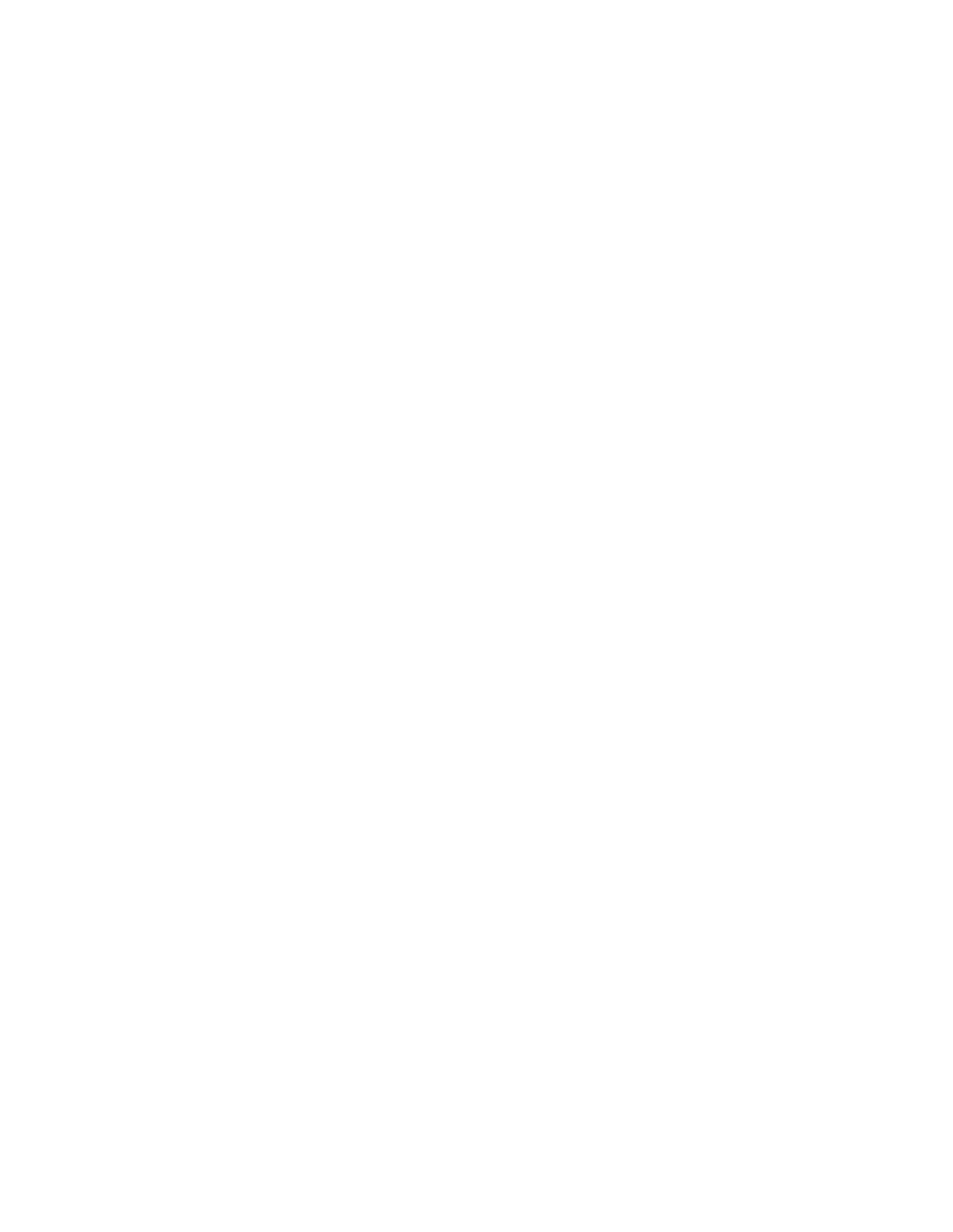#### **BURKE, Justice.**

 $\overline{a}$ 

[¶1] Brian Duke pled guilty to third-degree sexual assault pursuant to a plea agreement. On appeal, he alleges several errors. Principally, he contends that he should have been allowed to withdraw his guilty plea because the State breached the plea agreement. According to Mr. Duke, the agreement was breached because the presentence investigation report (PSI) contained a recommendation for the imposition of a more severe sentence than that agreed to by the prosecutor in the plea agreement. We find no error and affirm.

### *ISSUES*

- [¶2] Mr. Duke presents the following issues:
	- 1. Did the State breach the plea agreement?
	- 2. Was Mr. Duke"s plea voluntary?
	- 3. Did the prosecutor engage in misconduct?
	- 4. Did the district court violate W.R.Cr.P. 32(a)(3)(A) or (C)?
	- 5. Did the court violate Wyo. Stat. Ann. §§ 7-13-1301 through 7-13-1304 (LexisNexis 2005) when it sentenced Mr. Duke?

## *FACTS*

[¶3] Mr. Duke was charged with one count of third-degree sexual assault in violation of Wyo. Stat. Ann. § 6-2-304(a)(i) (LexisNexis 2005).<sup>1</sup> Prior to trial, a change of plea

- (a) An actor commits sexual assault in the third degree if, under circumstances not constituting sexual assault in the first or second degree:
	- (i) The actor is at least four (4) years older than the victim and inflicts sexual intrusion on a victim under the age of sixteen  $(16)$  years; ...

In 2007, the legislature significantly revised the sexual assault statutes. 2007 Wyo. Sess. Laws ch. 159. As part of that revision, subsection (a)(i) was removed from Wyo. Stat. Ann. § 6-2-304. Section 6-2-314, entitled "Sexual abuse of a minor in the first degree; penalties" was added. That section includes the following provision:

(a) An actor commits the crime of sexual abuse of a minor in the first degree if:

<sup>&</sup>lt;sup>1</sup> Wyo. Stat. Ann. § 6-2-304(a) (LexisNexis 2005) stated, in relevant part: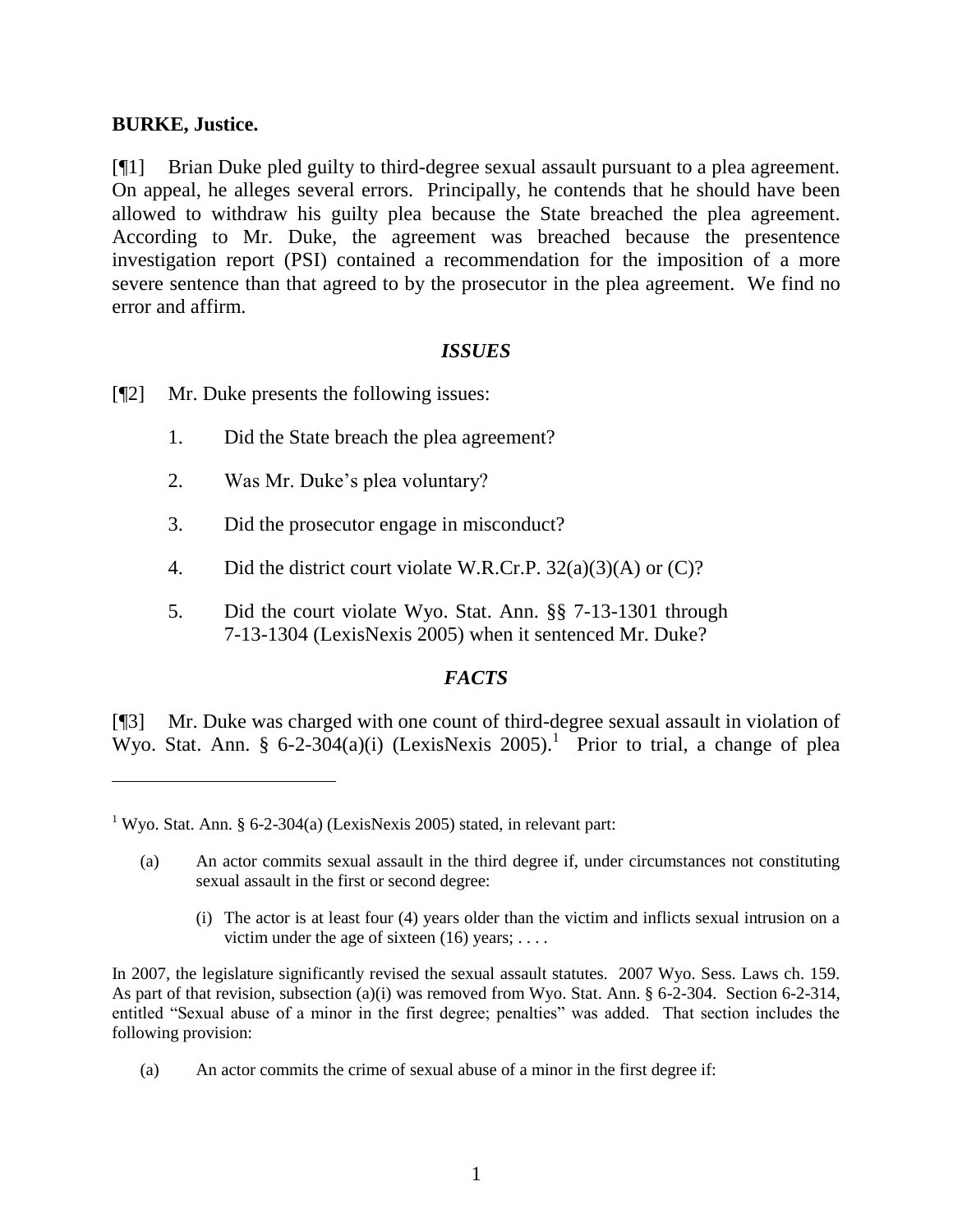hearing was held and, in accordance with a plea agreement, Mr. Duke pled guilty to the charge. The terms of the agreement were set forth in a letter from the prosecuting attorney to counsel for Mr. Duke. The agreement was also recited in open court at the hearing.

[¶4] Before accepting the guilty plea, the district court advised Mr. Duke that the court was not bound by the plea agreement or required to impose the recommended sentence. The court specifically advised Mr. Duke:

> The Court: You understand that this plea agreement is merely a recommendation of sentencing to the Court, the Court is not bound by that recommendation. You could receive a sentence that is more harsh than the terms of the plea agreement, and under the Wyoming Rules of Criminal Procedure, Rule  $11(e)(1)(B)$ , you will not be allowed to withdraw your plea of guilty if you receive a sentence that is more harsh. Do you understand all that?

The Defendant: Yes, sir.

The Court: You understand you will not be sentenced today, but instead the Court will order a presentence investigation and ASI [Addiction Severity Index] evaluation, and sentencing will only occur after receipt of those two documents. Do you understand that?

The Defendant: Yes, sir.

Mr. Duke confirmed that he had not been threatened or forced to enter into the agreement and also confirmed that no other promise or agreement had been made in order to induce him to change his plea. The district court placed Mr. Duke under oath and Mr. Duke provided testimony relating to the charge. The court determined that Mr. Duke"s testimony established a factual basis for the plea and accepted and entered the guilty plea. The court then ordered a presentence investigation and an ASI evaluation.

[¶5] The PSI was submitted to the court on October 19, 2007. The report indicated that it was prepared by a probation and parole agent with the Sweetwater County office of the Wyoming Department of Corrections, Division of Field Services. The report noted that

<sup>(</sup>i) Being sixteen (16) years of age or older, the actor inflicts sexual intrusion on a victim who is less than thirteen (13) years of age;  $\dots$ .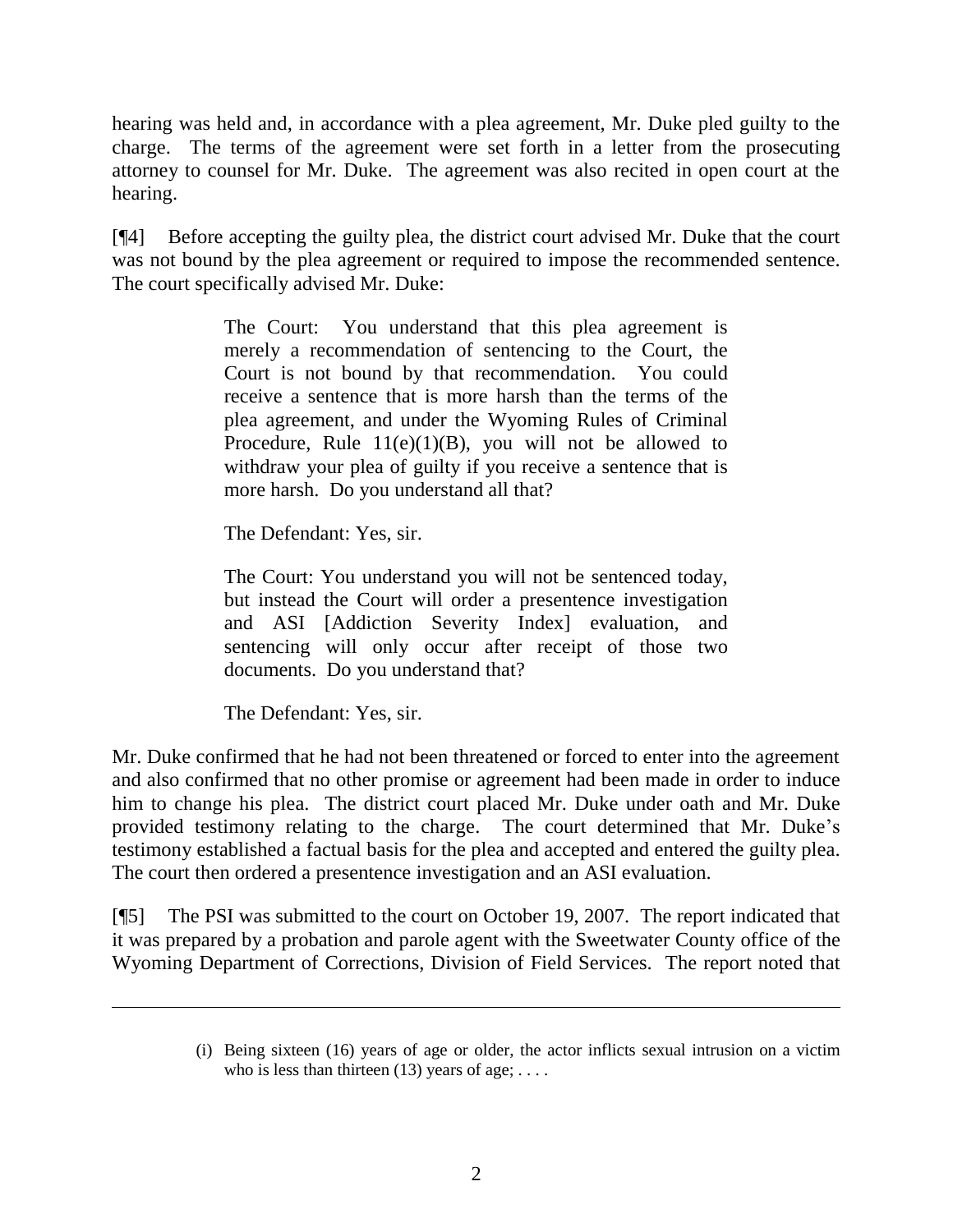Mr. Duke pled guilty pursuant to a plea agreement, and accurately stated that the agreement provided for a recommended sentence of three to six years at the Wyoming State Penitentiary, with a referral to the Youthful Offender"s Program (Boot Camp). The report also contained a section entitled *Evaluation & Recommendation* that included the following passage:

> The Defendant takes no accountability for his actions in the present offense, nor did he show any remorse for his actions for his prior convictions. Regarding same, he told this agent this was the "second time [he] was set up for something like this." Given that the Defendant has a significant history of sexually assaulting young girls, has had extensive counseling for same and still committed the instant offense, he clearly is a threat to the community. It is recommended he be incarcerated for the maximum allotted time. Should the Defendant be released [i]nto community supervision at any time, it is recommended that sex offender conditions be imposed.

The PSI concluded with this recommendation: "May it be respectfully recommended that the Defendant, BRIAN LEE DUKE, be denied the privilege of probation."

[¶6] At the sentencing hearing, defense counsel contended that the PSI contained several factual inaccuracies. In order to preserve context, we present the entire exchange from the record:

> The Court: [Defense Counsel], have you received both documents [the PSI and ASI report] in a timely manner?

[Defense Counsel]: Yes, Your Honor.

The Court: Are there any additions, deletions, or corrections to those documents?

[Defense Counsel]: Yes, Your Honor. Beginning on page 4 of the presentence investigation, Roman numeral III, prior offense history, there"s a juvenile court history dated 12/15/02. My client would like to make a note that he was never charged for this burglary. He did go to the juvenile diversion program on January 1, 2003. That's listed in the disposition and date paragraph, however not for the burglary.

The Court: The Court will delete that offense and not consider it in sentencing. Anything else?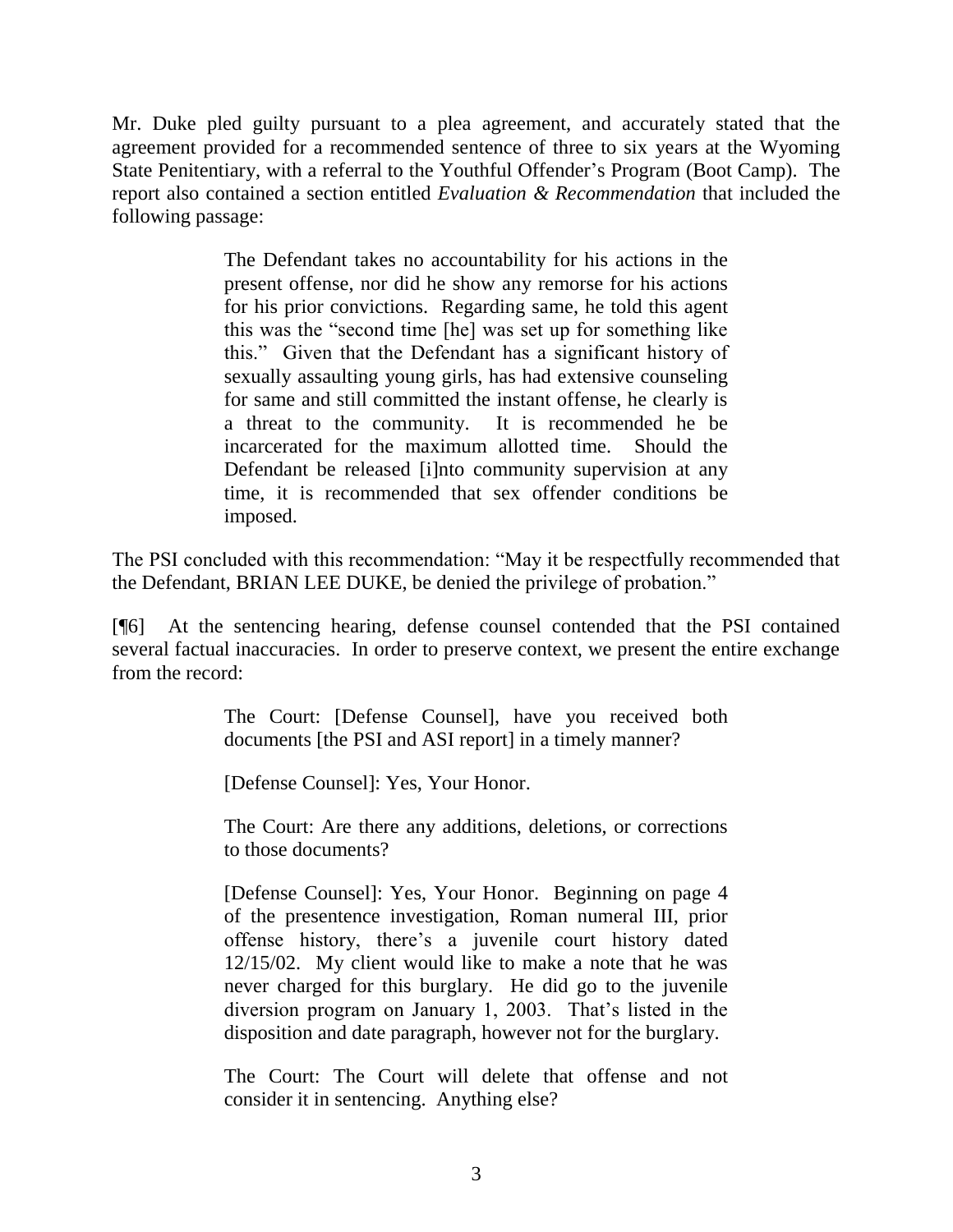[Defense Counsel]: Yes, Your Honor. On page 5, on the cruelty to animal charge misdemeanor, my client would like to make a note that he wasn"t charged with this. On the disposition, it does say dismissed.

The Court: The Court will delete that reference and not consider it in sentencing. Anything else?

[Defense Counsel]: On the offense of attempted rape, my client would like to make a note it was reduced to battery with intent to commit a serious felony, which was a misdemeanor offense.

The Court: The attempted rape charge will be considered as a misdemeanor.

[Defense Counsel]: On page 6, under the adult court history title, the last offense listed there, my client is unaware of what the endangering the welfare of a minor—what that citation is about.

The Court: That offense will be deleted and will not be considered by the Court.

[Defense Counsel]: On Page 8, under marital status, it is listed a current spouse or significant other. The young lady listed there as his girlfriend, she is not his girlfriend anymore.

The Court: That change is noted.

[Defense Counsel]: On page 9, under the employment section, the unemployment date since, it says February 3, 2007. However, he still had his job available to him until March.

The Court: Anything else?

[Defense Counsel]: Pardon?

The Court: Anything else?

[Defense Counsel]: Under the evaluation recommendation, page 12—this is Roman numeral VII. The parts where the agent is making [her] recommendation, [she"s] using the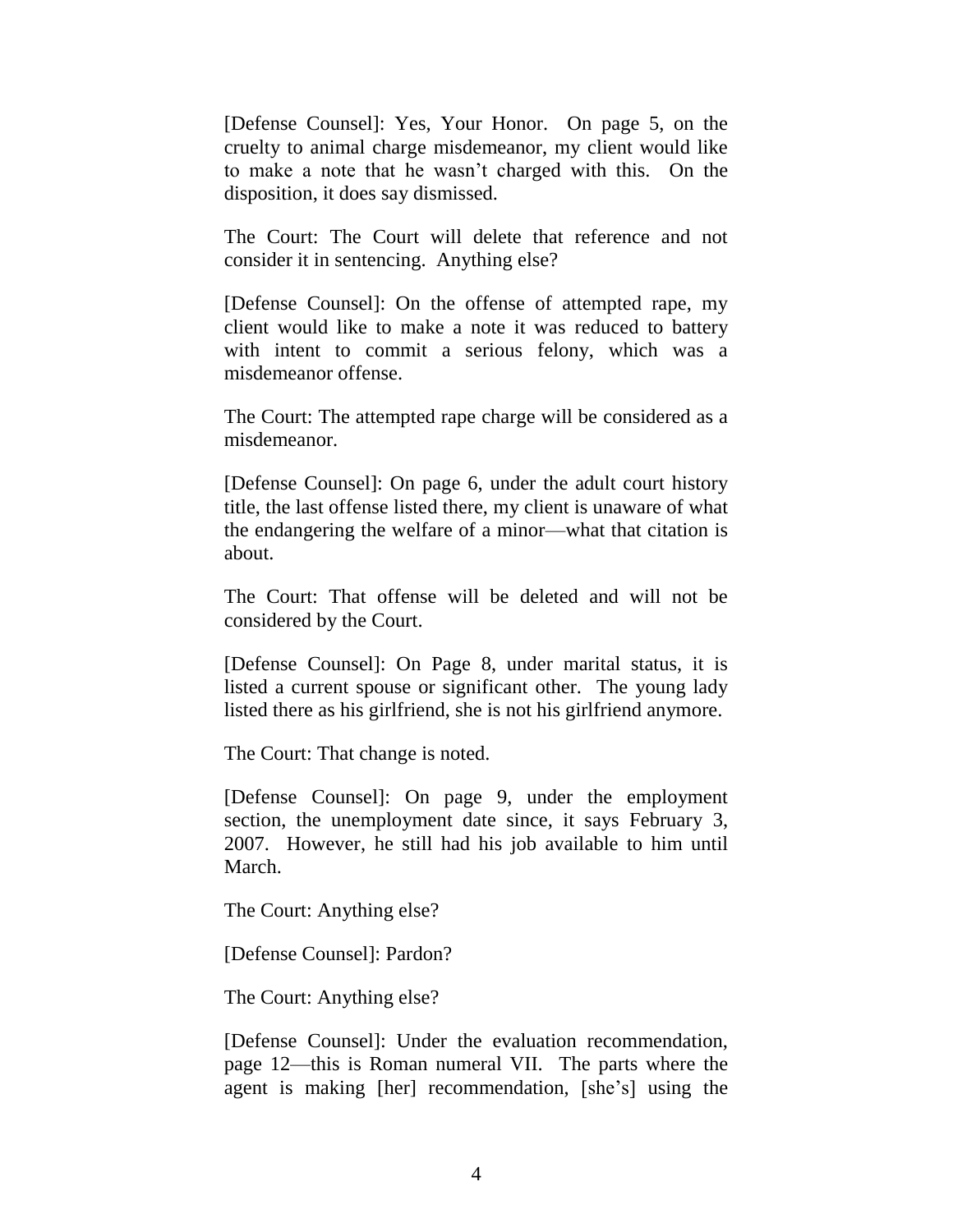burglary and attempted rape and cruelty to animals, which were the additions and deletions which we have discussed just now. And that is all, Your Honor.

The court then heard argument from Mr. Duke and the State. The State recommended the agreed-upon sentence as follows:

> Your Honor, the State would ask that you sentence the defendant per the plea agreement. Penitentiary time is—is important in this case. It's appropriate in this case. We're talking about a 12-year-old girl who he had sex with. If this had been charged under the new statutes that were passed under—as of July 1, he would be looking at substantially more time due to that age difference.

> Also, the Court can consider, you know, the underlying facts of that prior offense. You know, there"s prior sexual misconduct by this defendant. And that's why I think penitentiary time—the State"s pursuing penitentiary time in this case.

> It's not part of the plea agreement and it's not part of our sentencing worksheet, but something I think would be important for the Court to consider and benefit the defendant is some type of psychosexual evaluation and treatment. Maybe that's something he can begin at the penitentiary.

> I do have faith in the boot camp program. They do an excellent job up there. He's of such a young age that—he won"t even turn 18 until, I think, later this month—or, actually, until January. I think given a shot, due to his age, at the boot camp would be important, because that would be followed by a period of supervision. However, based upon his previous history, this being an additional sexual offense, I"d ask the Court to accept the plea agreement.

Defense counsel also urged the court to sentence Mr. Duke in accordance with the plea agreement.

[¶7] The district court did not accept the recommendation and, instead, sentenced Mr. Duke to ten to fifteen years of imprisonment. Mr. Duke appealed. His appeal was docketed as case number S-07-0298. While his appeal was pending, Mr. Duke filed a motion in the district court to withdraw his guilty plea. He claimed that the plea agreement bound not just the prosecutor's office, but also the Department of Corrections,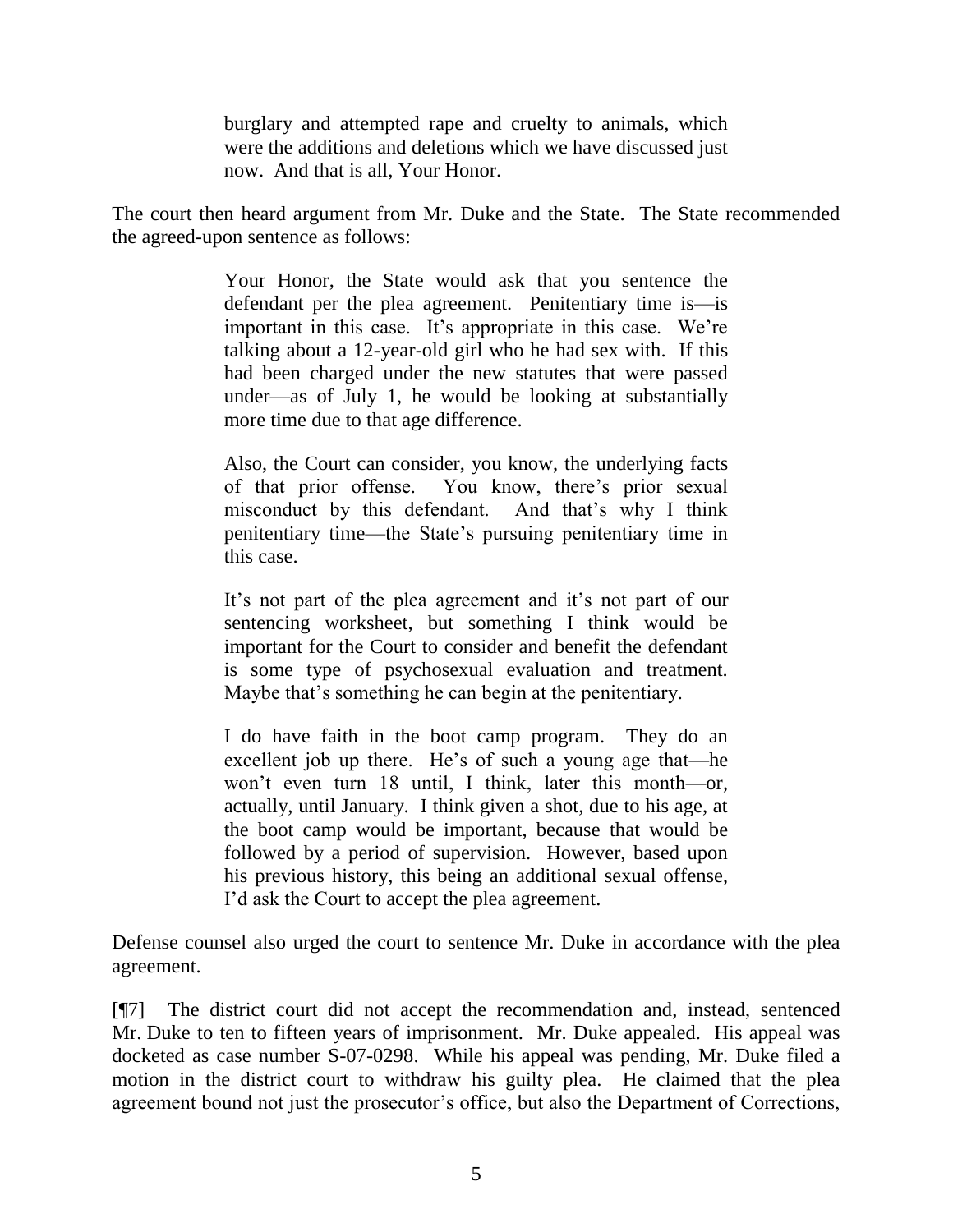and more specifically, the probation agent who prepared the PSI. Consequently, he contended that the sentencing recommendation in the PSI violated the agreement. We stayed briefing in Mr. Duke"s direct appeal pending resolution of this motion.

[¶8] The district court found no breach of the plea agreement and denied Mr. Duke"s motion to withdraw his plea. Mr. Duke appealed from the order, and that appeal was docketed in this Court as case number S-08-0132. Mr. Duke moved for consolidation of the two cases. We granted that motion.

## *DISCUSSION*

## **Violation of Plea Agreement**

[¶9] Whether a breach of a plea agreement has occurred is a question of law that we review *de novo*. *Frederick v. State*, 2007 WY 27, ¶ 13, 151 P.3d 1136, 1141 (Wyo. 2007).

[¶10] Mr. Duke contends that the language of the plea agreement bound the probation agent who prepared the PSI because the probation agent was acting as an agent of the State when preparing the PSI. He also suggests that the prosecutor improperly influenced the probation agent, resulting in the agent recommending a more severe sentence. The State contends that the prosecutor did not violate the terms of the plea agreement and that the probation agent served as an agent of the sentencing court, not the State.

[¶11] The district court, in its decision letter, resolved these questions in favor of the State:

> The Deputy Carbon County and Prosecuting Attorney twice requested at Defendant"s Sentencing Hearing that the sentencing court accept the plea agreement. . . . Therefore, the attorney for the state properly recommended a particular sentence pursuant to the plea agreement and in accordance with her duties under W.R.Cr.P. 11(e)(1)(B).

. . .

[T]he Wyoming Department of Probation and Parole acts on behalf of an independent judiciary when it compiles a PSI for the court. The Wyoming Department of Probation and Parole is not an agent of the prosecutor but rather serves the sentencing court. Because the Wyoming Department of Probation and Parole is not an agent of the prosecutor, it cannot be bound by a plea agreement between Defendant and the prosecutor. Thus, a harsher recommendation from the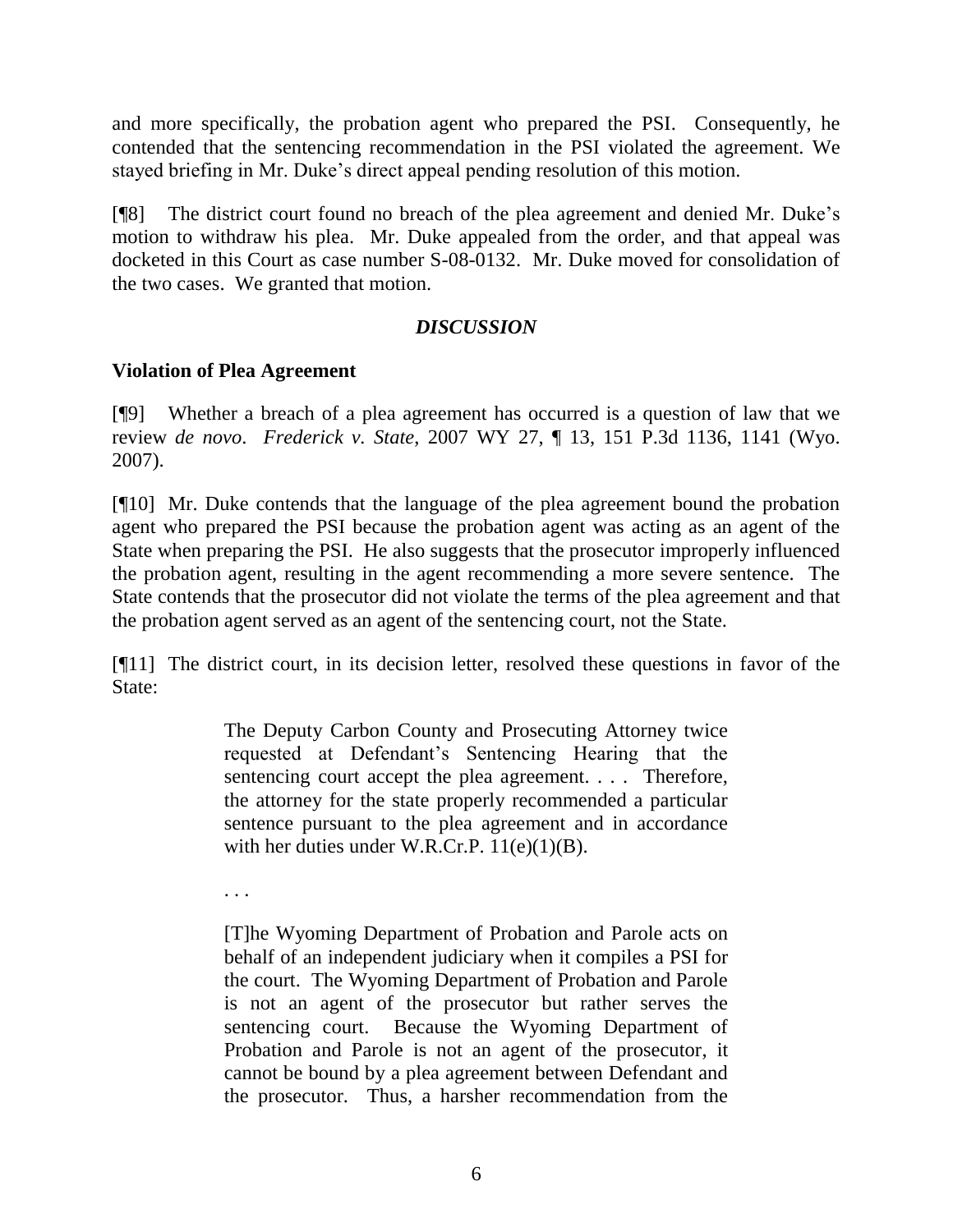Wyoming Department of Probation and Parole than that agreed to by the prosecutor is not a breach of the plea agreement.

We agree with the district court.

[¶12] We first examine whether the prosecutor complied with the terms of the plea agreement. We have stated the following regarding plea agreements:

> A plea agreement is a contract between the defendant and the State to which the general principles of contract law are applied. "When determining whether a breach of the plea agreement has occurred we: "(1) examine the nature of the promise; and (2) evaluate the promise in light of the defendant's reasonable understanding of the promise at the time the plea was entered."" *Ford v. State*, 2003 WY 65, ¶ 11, 69 P.3d 407, 410 (Wyo. 2003). The prosecutor "must explicitly stand by" the terms of any agreement; and if the State is unable to carry out the terms, the correct remedy is withdrawal of the plea. *Ford*, ¶ 18, 69 P.3d at 412. The State may not obtain the benefit of the agreement and at the same time avoid its obligations without violating either the principles of fairness or the principles of contract law. *Id.*

*Frederick*, ¶ 13, 151 P.3d at 1141.

[¶13] The terms of the plea agreement were detailed in a letter from the prosecutor to defense counsel. The letter stated:

> If your client were to enter a plea of Guilty on the charge of Third Degree Sexual Assault, the State would recommend the following to the Court pursuant to W.R.Cr.P. Rule  $11(e)(1)(B)$ :

> We would ask that your client be sentenced to a term of incarceration of not less than Three (3) years, nor more than Six (6) years at the Wyoming State Penitentiary. He would be given credit off of both his minimum and maximum term for any time which he has spent in jail on this charge. In addition the State would recommend your client for the Boot Camp program, and upon successful completion of the program, the State would concur with a Motion for Sentence Reduction as recommended by his Boot Camp Program advisors.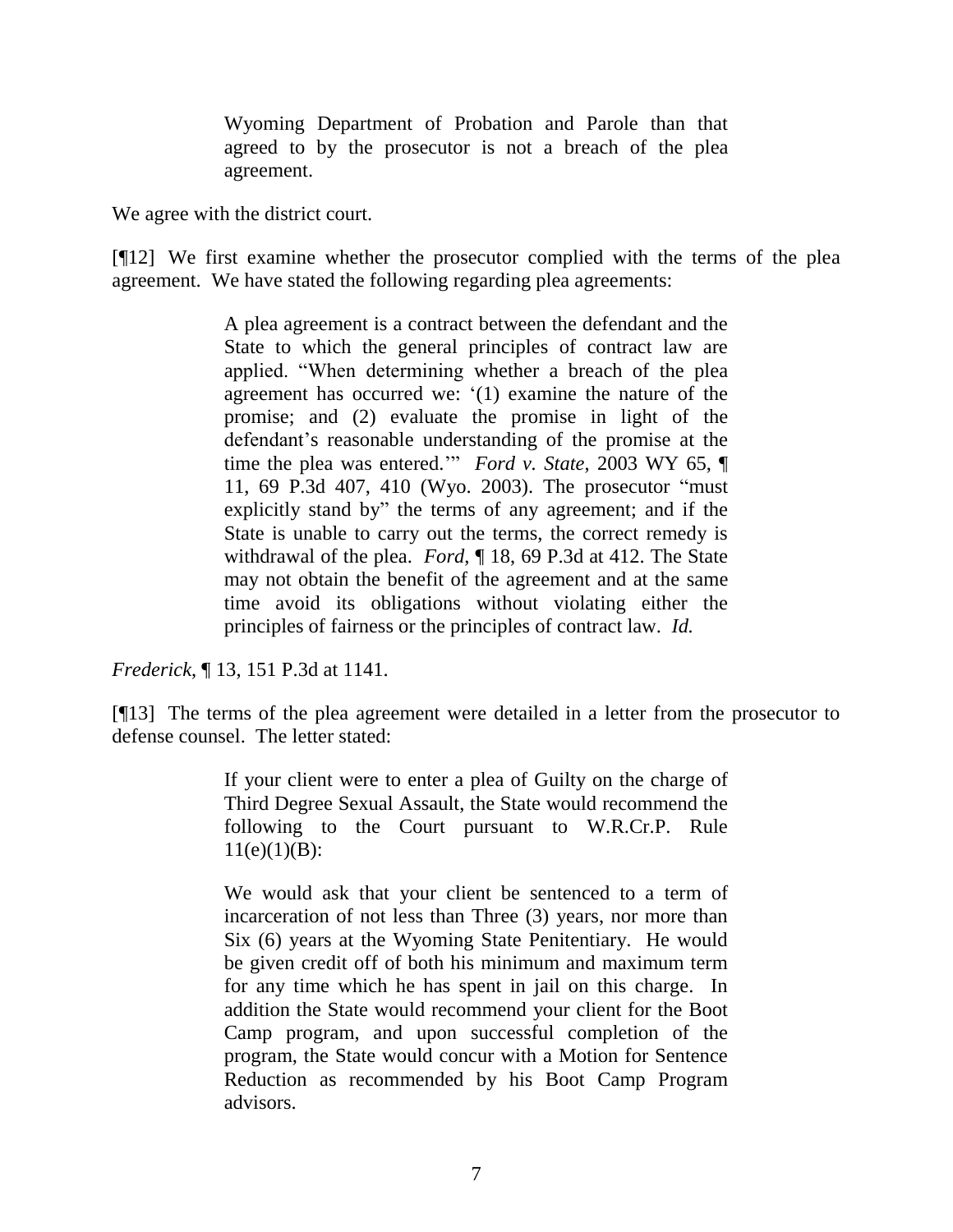The letter was read aloud by the judge at the change of plea hearing. Mr. Duke, his attorney, and the prosecutor confirmed that the letter accurately reflected the terms of the agreement. The letter reflects, and it is undisputed, that the plea agreement was entered into pursuant to W.R.Cr.P.  $11(e)(1)(B)$ , which states:

- (1) In General. The attorney for the state and the attorney for the defendant or the defendant when acting pro se may engage in discussions with a view toward reaching an agreement that, upon the entering of a plea of guilty or nolo contendere to a charged offense or to a lesser related offense, *the attorney for the state will do any of the following*:
	- . . .
	- (B) *Make a recommendation*, or agree not to oppose the defendant"s request, for a particular sentence, *with the understanding that such recommendation or request shall not be binding upon the court*;

(Emphasis added.)

[¶14] In order to determine whether the plea agreement was breached, our first step is to identify the promises made by the State in the agreement. Fortunately, the agreement is in writing and there is no dispute regarding its terms. In the first paragraph of the agreement, the prosecutor stated that, in return for a guilty plea, "the State would recommend the following to the Court pursuant to W.R.Cr.P. Rule  $11(e)(1)(B)$ ." Mr. Duke contends that this language binds "the State," which includes not just the prosecutor, but also the probation agent who prepared the PSI. The district court rejected this argument, and so do we.

[¶15] The agreement does not mention the PSI or indicate any intention to limit the contents of the report. Before entering his guilty plea, Mr. Duke was advised that the district court would order and review a PSI prior to deciding upon an appropriate sentence. "[T]he trial court is given broad discretion to consider a wide variety of factors about the defendant and his crimes." *Mehring v. State*, 860 P.2d 1101, 1115 (Wyo. 1993). We have previously recognized that a sentencing recommendation contained in a PSI is one of the factors that a court may properly consider in determining the appropriate sentence to impose. *Id.* The plea agreement between Mr. Duke and the State specifies that the recommendation from the prosecutor would be made "to the Court pursuant to W.R.Cr.P. Rule  $11(e)(1)(B)$ ." That rule clearly and unambiguously states that the agreed-upon recommendation will be made by "[t]he attorney for the state." It is undisputed that the prosecutor made the required recommendation at the sentencing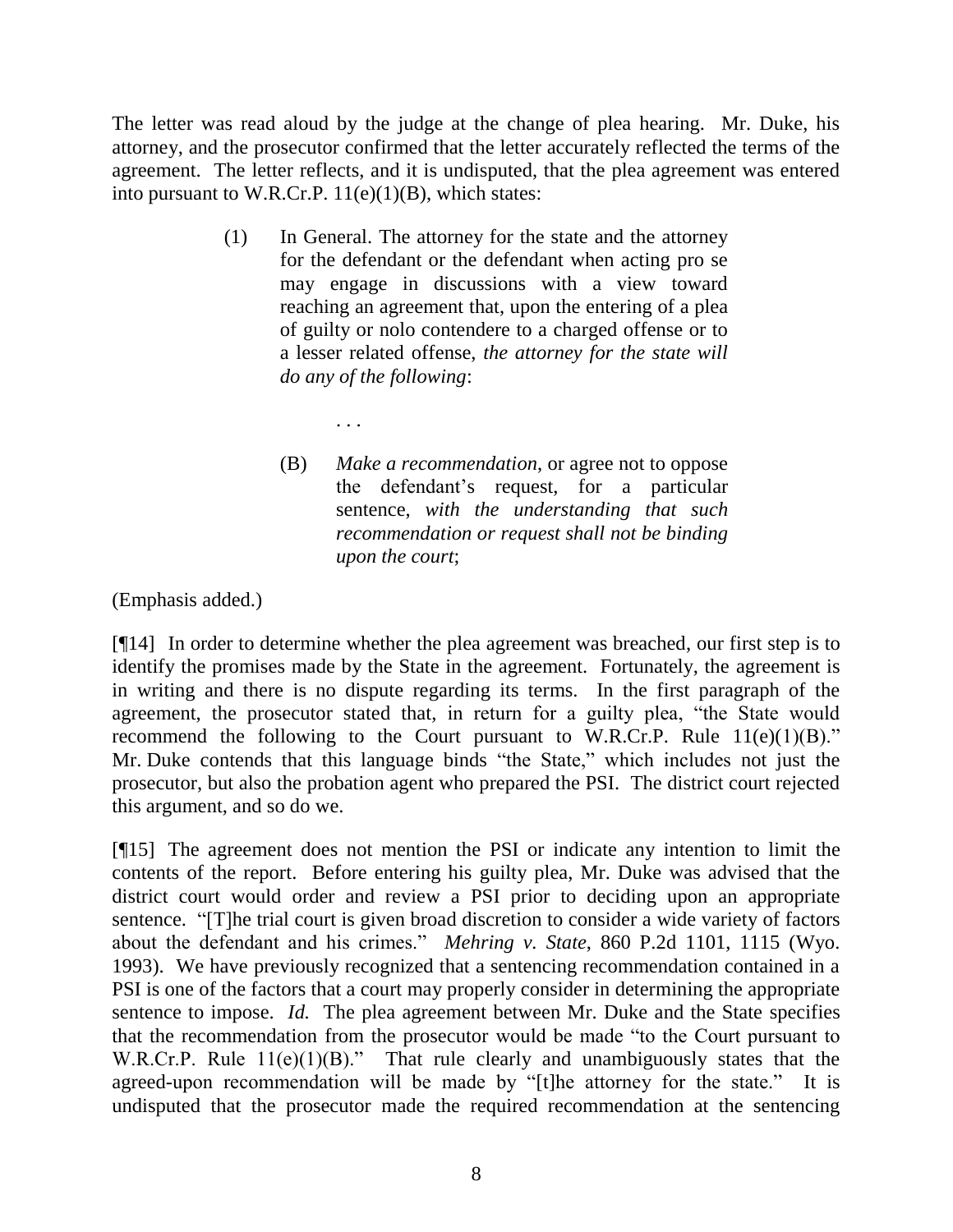hearing. Accordingly, we find that the record clearly shows that the prosecutor adhered to the terms of the plea agreement.

[¶16] We next address Mr. Duke"s contention that the probation officer was acting as an agent of the State. We have not addressed the question of whether a probation agent who prepares a PSI is an agent of the sentencing court or of the State, but courts in other jurisdictions have. Those confronted with facts similar to those in Mr. Duke"s case have determined that the probation agent, when preparing a PSI, is acting as an agent of the sentencing court. For example, the Washington Supreme Court determined that "a CCO [Community Corrections Officer] acts on behalf of the court when it provides information through a presentence report." *State v. Sanchez*, 46 P.3d 774, 781 (Wash. 2002). It concluded that the CCO who prepares the PSI is not bound by the plea agreement: "the CCO has an independent duty of investigation and recommendation in these cases. The CCO is not part of the prosecution team. The CCO was not involved in the preparation of, nor the promises made in, the plea agreement." *Id.* The Wisconsin Supreme Court has arrived at the same conclusion:

> [T]he preparer of a presentence report is to be a neutral and independent participant in the sentencing process. It necessarily follows that a parole or probation officer acts on behalf of an independent judiciary, not as an agent of the state, in preparing a presentence report. Like the sentencing court, the preparer of a presentence report is neither a party to nor bound by a plea agreement between the defendant and the state and, therefore, cannot breach the terms of that agreement in preparing the report.

. . .

We conclude that, in preparing the presentence report, the probation officer was acting on behalf of an independent judiciary and not as an agent of the state. Accordingly, we hold that the probation officer was neither a party to nor bound by the plea agreement between the defendant and the state and could not breach the terms of that agreement by including a recitation of the dismissed counts in the presentence report.

*State v. McQuay*, 452 N.W.2d 377, 383-84 (Wis. 1990). In Montana, a probation officer"s sentencing "recommendation [is] part of the statutorily authorized pre-sentence investigation, not a breach of the prosecutor's agreement." *State v. Milinovich*, 812 P.2d 338, 340 (Mont. 1991), *overruled on other grounds by State v. Deserly*, 188 P.3d 1057 (Mont. 2008). The court reaffirmed this conclusion in *State v. Yother*, 831 P.2d 1347,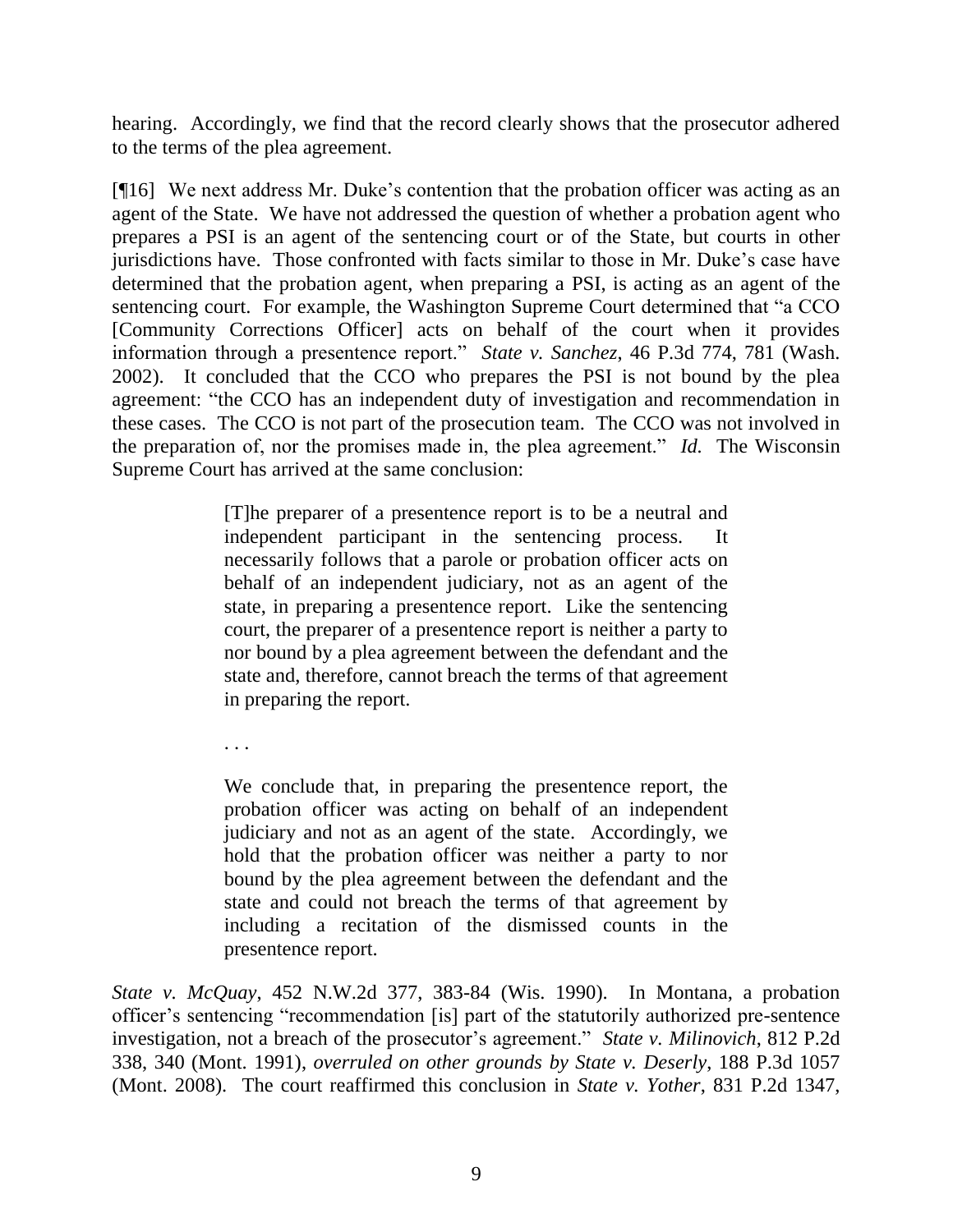1352 (Mont. 1992) (a "probation officer"s recommendation . . . is not equivalent to a recommendation by the prosecutor").

[¶17] To the extent that our case law touches this issue, we have not found a violation of a plea agreement when the PSI contains a more severe sentencing recommendation. In *Mehring*, the defendant was charged with eight counts of second-degree sexual assault and two counts of third-degree sexual assault. 860 P.2d at 1105. He entered into a plea agreement with the State providing that he would plead guilty to two counts of seconddegree sexual assault, and the State would move to dismiss the remaining counts. *Id.* The State also agreed to recommend a sentence of 10-25 years imprisonment on each count, to be served concurrently. *Id.* at 1109. The PSI, however, contained a recommendation for a more severe sentence. *Id.* at 1115. In the PSI, the Probation/Parole Agent recommended that Mr. Mehring be sentenced to a minimum of 20 years imprisonment. *Id.* On appeal, Mr. Mehring challenged the propriety of the district court's consideration of the sentencing recommendation portion of the PSI. *Id.* He claimed that, because W.R.Cr.P. 32 did not require that a sentence recommendation be included in the PSI, it was improper for a sentencing court to consider the recommendation. *Id.* We upheld the sentence and found no abuse of discretion in the inclusion of the recommendation in the PSI. *Id.* at 1115.

[¶18] Mr. Duke relies upon a number of decisions that are factually distinguishable from his case. These decisions roughly fall into two categories. The first includes cases where police or other law enforcement officials made recommendations for sentences more severe than those recommended by the prosecutor pursuant to the plea agreement. For example, in *State v. Matson*, the recommendation for a longer sentence came in a letter, written on police department letterhead, from a police detective who had been involved in the investigation of the case. 674 N.W.2d 51, 54 (Wis. App. 2003). The Wisconsin court held that the detective's letter breached the agreement. It stated:

> Because an investigative officer is the investigating arm of the prosecutor"s office, principles of fairness and agency require us to bind the investigating officer to the prosecutor's bargain. . . . Investigating officers are so integral to the prosecutorial effort that to permit one to undercut a plea agreement would, in effect, permit the State to breach its promise.

*Id.* at 57-58. To similar effect are *United States v. Harvey*, 791 F.2d 294 (4<sup>th</sup> Cir. 1986), and *Lee v. State*, 501 So.2d 591 (Fla. 1987). *Cf. Allen v. Hadden*, 57 F.3d 1529 (10<sup>th</sup> Cir. 1995) (harmless error where charge dismissed pursuant to plea agreement was mentioned in PSI in later case, but did not affect sentence). In Mr. Duke"s case, the probation officer who prepared the PSI was neither an employee nor part of the "investigative arm" of the prosecutor"s office.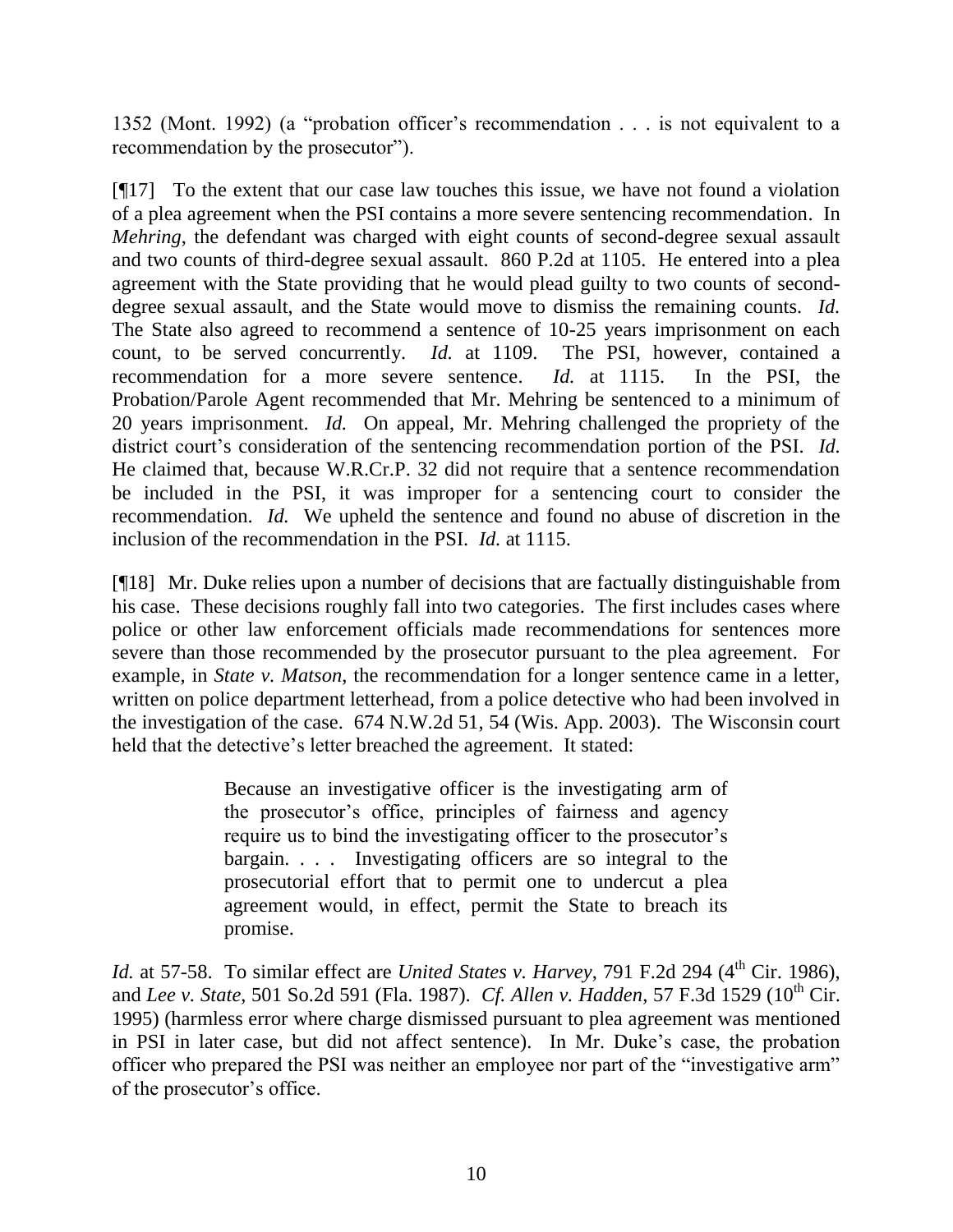[¶19] In the remaining distinguishable cases cited by Mr. Duke, the prosecutor undermined the State"s sentencing recommendation. For example, in *State v. Sledge*, the prosecutor recommended the agreed-upon sentence, but then undermined the recommendation by presenting witness testimony of the probation officer who detailed a number of aggravating factors, and recommended a much longer sentence. 947 P.2d 1199, 1200 (Wash. 1997). The Washington Supreme Court found that this constituted a breach of the plea agreement because, while "[t]he recommendation need not be made "enthusiastically,"" the prosecutor may not actively undermine it. *Id.* at 1205. Similarly, in *State v. Chetwood*, the prosecutor made the agreed-upon sentencing recommendation, but improperly undermined it by presenting the testimony of an officer who recommended a more severe sentence. 170 P.3d 436, 438 (Kan. App. 2007).

[¶20] Mr. Duke suggests several times in his brief that the prosecutor in this case undermined the plea agreement by exercising influence over the probation agent who wrote the PSI. For example, he states: "it is clear that the [PSI] writer was more of a surrogate [of the prosecutor] than an independent voice." We find no support for Mr. Duke"s allegations. The record does not show any communication between the prosecutor and the probation agent regarding the sentence recommendation, nor is there any evidence that the prosecutor attempted to influence the recommendation in any way.

[¶21] In summary, we find no indication that the prosecutor breached the terms of the plea agreement. The record shows that the attorney for the State followed the explicit terms of the agreement, in conjunction with W.R.Cr.P.  $11(e)(1)(B)$ , and made the required recommendation. We find that the probation agent preparing a PSI report acts as an agent of the sentencing court, not of the prosecution, and is not bound by the plea agreement.<sup>2</sup> There is no evidence in the record to suggest that the prosecutor improperly influenced the probation agent or otherwise undermined the State"s sentencing recommendation.<sup>3</sup>

 $\overline{a}$ 

<sup>&</sup>lt;sup>2</sup> This conclusion is consistent with Wyo. Stat. Ann. § 7-13-407(a)(ii), which requires probation and parole agents to "[i]nvestigate all cases referred by any court . . . and report to the court . . . in writing."

<sup>&</sup>lt;sup>3</sup> As additional support for his contention that he should have been allowed to withdraw his guilty plea, Mr. Duke asserts that his plea was not voluntary because it was falsely induced. Specifically, Mr. Duke alleges that the prosecutor "represented to [him] that upon his entry of a guilty plea he would be sentenced with a single agreed recommendation," and he "accepted the offer with that understanding." According to Mr. Duke, "[i]f the promise he relied upon was not what it appeared to be, it was false inducement," regardless of the intention of the prosecutor. Mr. Duke did not raise this issue in the district court, and there is no evidence in the record to suggest Mr. Duke believed that the plea agreement bound the probation agent who prepared the PSI. Absent evidentiary support, we will not further consider this assertion.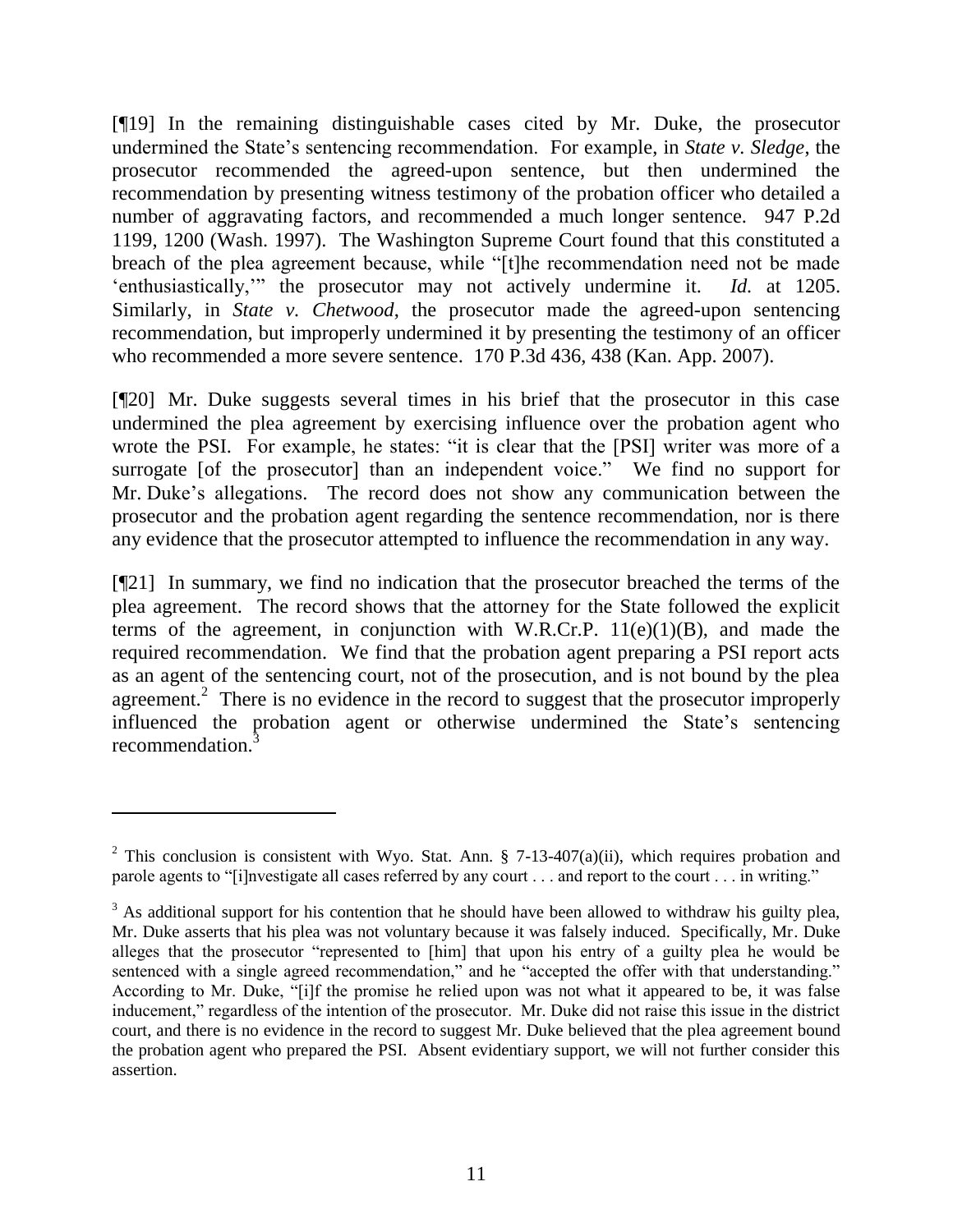#### **Standard of Review for Remaining Issues**

[¶22] Mr. Duke did not object in the district court to the remaining alleged errors. We will review for plain error. In order to show plain error, Mr. Duke must demonstrate that: ""1) the record is clear about the incident alleged as error; 2) there was a transgression of a clear and unequivocal rule of law; and 3) the party claiming the error was denied a substantial right which materially prejudiced him.<sup>55</sup> *Evenson v. State*, 2008 WY 24, ¶ 7, 177 P.3d 819, 823 (Wyo. 2008) (quoting *Talley v. State*, 2007 WY 37, ¶ 9, 153 P.3d 256, 260 (Wyo. 2007)). We note that the record clearly shows all incidents alleged as error.

## **Voluntariness of Guilty Plea**

[¶23] Mr. Duke contends that his guilty plea was not voluntary because he was not informed by the court of an affirmative defense available to him. Prior to accepting a guilty plea, the district court must advise the defendant of "[t]he nature of the charge to which the plea is offered." W.R.Cr.P. 11(b)(1). To be informed of "the nature of the charge" means that the defendant must be aware of "what acts were necessary to establish guilt." *Sanchez v. State*, 592 P.2d 1130, 1135 (Wyo. 1979). In this case, the court was required to advise Mr. Duke of the elements of third-degree sexual assault, Wyo. Stat. Ann. § 6-2-304(a)(i). Those elements are the *actus reus* of sexual intrusion and the attendant circumstances that the actor is at least four years older than the victim, who is less than 16 years old.

[¶24] Mr. Duke correctly notes that, for a person charged with violating Wyo. Stat. Ann. § 6-2-304(a)(i), "it is an affirmative defense that the actor reasonably believed that the victim was sixteen (16) years of age or older." Wyo. Stat. Ann. § 6-2-308(a). He asserts that, although he was properly advised of the crime he was charged with, the district court should have advised him of this affirmative defense. In order to prevail based on plain error, Mr. Duke must demonstrate the violation of a clear and unequivocal rule of law. Mr. Duke cites no authority requiring a trial court to inform a criminal defendant of potential defenses to the charged crimes. Similarly, he points to no authority requiring that a defendant be permitted to withdraw a guilty plea if the court fails to advise the defendant of available affirmative defenses. We have not previously addressed this issue. Decisions from other jurisdictions suggest that Mr. Duke's position is incorrect as a matter of law. *See, e.g.*, *Mitchell v. Scully*, 746 F.2d 951, 956 (2d Cir. 1984) ("[D]ue process does not require that a defendant be advised of every basis on which he might escape or receive a lesser punishment for an offense that he has committed."); *State v. Reynolds*, 533 N.E.2d 342, 343-44 (Ohio 1988) (trial court not required to advise defendant represented by counsel of statutory affirmative defenses). Mr. Duke has failed to establish the violation of a clear and unequivocal rule of law.

## **Prosecutorial Misconduct**

[¶25] At the sentencing hearing, Mr. Duke alleged several inaccuracies in the PSI. Of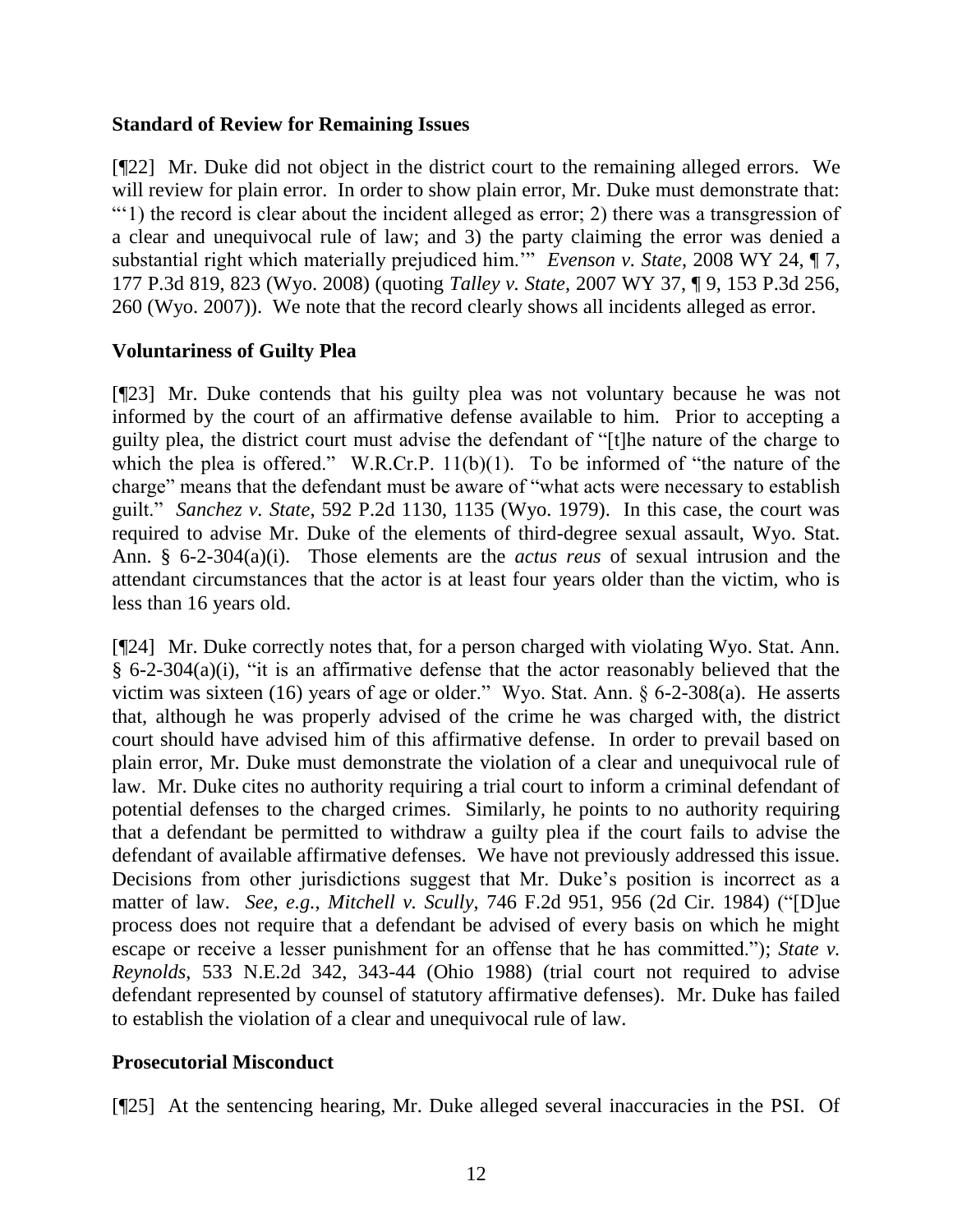relevance to this discussion, the report listed an Idaho offense dated June 10, 2003 as "Attempted Rape." The description states the following: "According to the charging document filed in this matter, the Defendant attempted an act of sexual intercourse with [JM], who resisted, but whose resistance was overcome by force and violence. This agent received no further details of this offense." This entry was discussed at the sentencing hearing:

> [Defense Counsel]: On the offense of attempted rape, my client would like to make a note it was reduced to battery with intent to commit a serious felony, which was a misdemeanor offense.

> The Court: The attempted rape charge will be considered as a misdemeanor.

[¶26] Later, during the State's sentencing argument, the prosecutor made reference to Mr. Duke's criminal history and referred to the crime under consideration as "an additional sexual offense." Mr. Duke contends that the prosecution"s reference to the prior offense was improper because it referred to "unproven or unsubstantiated allegations."

[¶27] At no time did Mr. Duke contest the underlying facts of the offense, nor did he contend that it was not in fact originally charged as attempted rape. He only requested that the court note that the offense had been reduced to a misdemeanor. The prosecutor did not make any reference to the level of this offense during her sentencing argument. She explicitly limited argument to "the underlying facts of that prior offense." Additionally, the PSI contains two other incidents of alleged, but uncharged, sexual misconduct. In each case, Mr. Duke was alleged to have brought a woman to his bedroom, locked the door, and attempted to assault her. In both cases, the women escaped. Mr. Duke did not contend at the sentencing hearing that the Probation/Parole Agent inaccurately related these incidents. Mr. Duke has failed to demonstrate that a clear and unequivocal rule of law was violated.

## **Alleged Violations of W.R.Cr.P. 32**

[¶28] W.R.Cr.P. 32(a)(3)(A) requires that "[a]t least 10 days before imposing sentence, unless this minimum period is waived by the defendant, the court shall provide the defendant and the defendant"s counsel with a copy of the [PSI]." Mr. Duke asserts that the rule was violated because he received the PSI on the day he was sentenced and did not waive the 10-day requirement. As illustrated by the following exchange, Mr. Duke waived the 10-day notice requirement: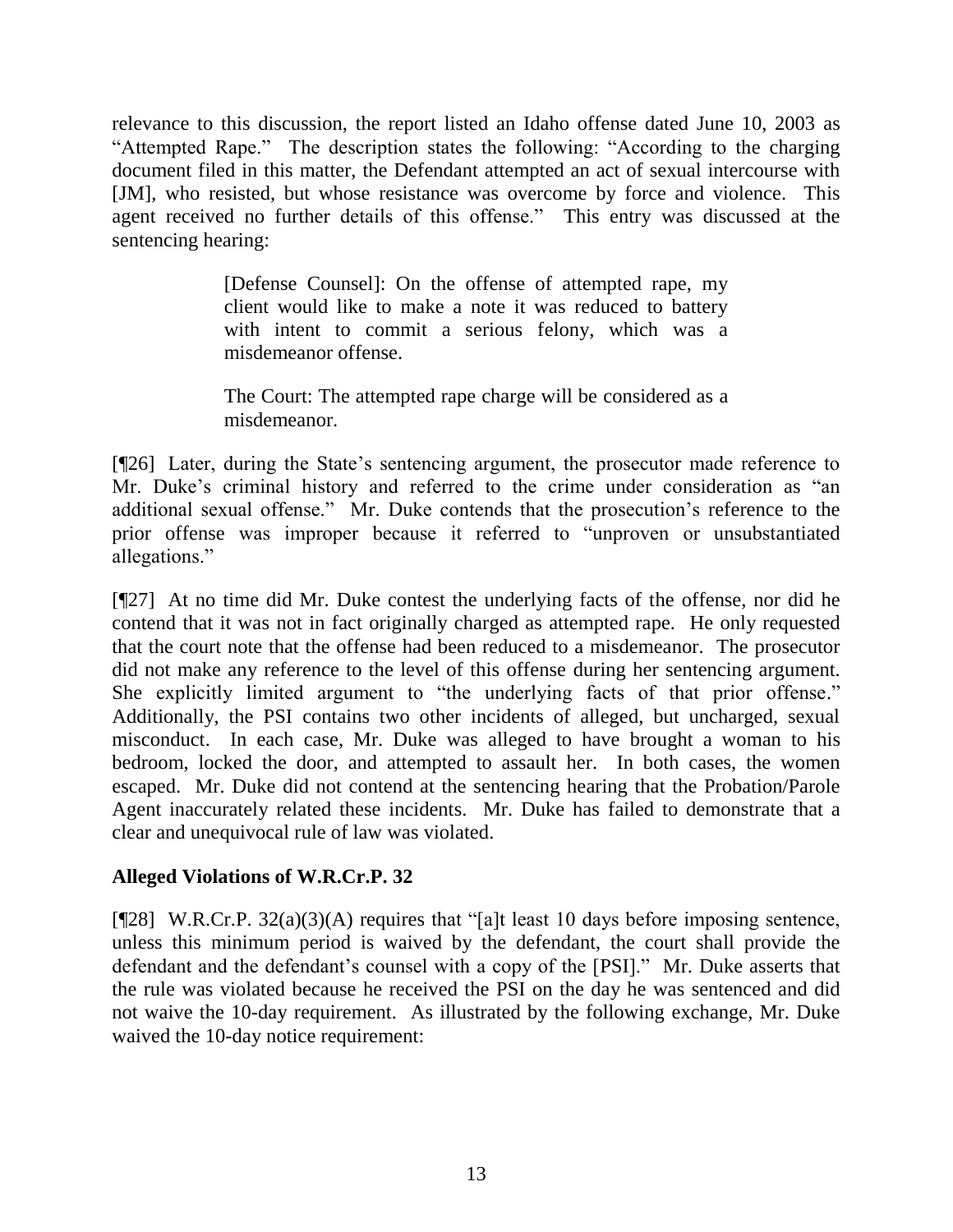The Court: Have you received a copy of the presentence investigation report and ASI [Addiction Severity Index] evaluation?

The Defendant: I received it here at the courthouse, Your Honor.

The Court: You just now received it this morning?

The Defendant: Yes, Your Honor.

The Court: So you've not had the opportunity to review it, to—

The Defendant: I have.

The Court: —discuss it with your attorney?

The Defendant: I have. We discussed it just on the bench right there.

The Court: Have you had all the time that you need?

The Defendant: Yes, Your Honor.

[¶29] In addition, the record clearly shows that the PSI was filed on October 22, 2007, well in advance of the November 5, 2007 sentencing hearing. The district court also separately asked Mr. Duke's counsel whether she received the PSI "in a timely manner," and counsel responded affirmatively.

[¶30] Mr. Duke contends on appeal that he has significant literacy limitations that prevented him from reading and understanding the PSI in the time provided. He contends that this is demonstrated by the poor quality of the written statement provided to the Probation/Parole Agent and included in the PSI. We find that this allegation is not supported by the record. While Mr. Duke's written statement does contain some grammar and spelling errors, it is clearly comprehensible and provides no evidence that Mr. Duke was unable to understand the PSI. We find no violation of W.R.Cr.P.  $32(a)(3)(A)$  given this record.

[¶31] Mr. Duke also contends that the district court violated W.R.Cr.P. 32(a)(3)(C). That provision provides, in relevant part:

> If the comments of the defendant and the defendant"s counsel or testimony or other information introduced by them allege any factual inaccuracy in the presentence investigation report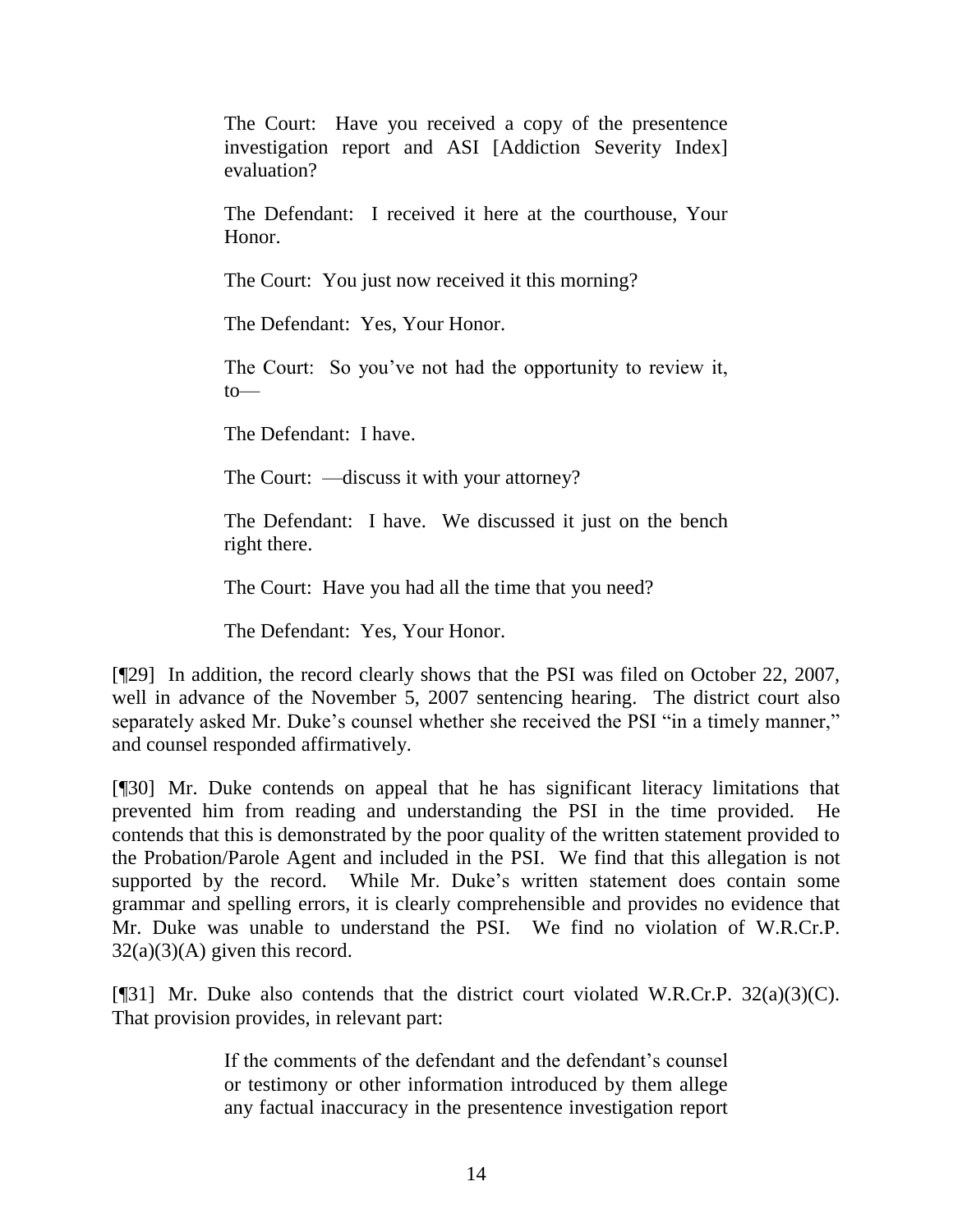or the summary of the report or part thereof, the court shall, as to each matter controverted, make:

- (i) A finding as to the allegation; or
- (ii) A determination that no such finding is necessary because the matter controverted will not be taken into account in sentencing. A written record of such findings and determinations shall be appended to and accompany any copy of the presentence investigation report thereafter made available to penal institutions.

During the sentencing hearing, after defense counsel made several suggested corrections that the court accepted, the following exchange occurred:

The Court: Anything else?

[Defense Counsel]: Under the evaluation recommendation, page 12—this is Roman numeral VII. The parts where the agent is making [her] recommendation, [she"s] using the burglary and attempted rape and cruelty to animals, which were the additions and deletions which we have discussed just now. And that is all, Your Honor.

[¶32] Mr. Duke contends that defense counsel's comment was an allegation of a factual inaccuracy in the contents of the PSI, and that the court was obligated by W.R.Cr.P. 32(a)(3)(C) either to make a finding regarding the disputed provision or to find that the provision would not be considered in sentencing. We disagree. When viewed in context, it is apparent that counsel was simply pointing out that the court should consider the Probation/Parole Agent"s sentencing recommendation in light of the factual corrections accepted by the court. Defense counsel was not making an allegation of factual inaccuracy, and no response or action from the district court was required. We discern no violation of a clear and unequivocal rule of law.

# **Addicted Offender Accountability Act**

[¶33] Mr. Duke contends that the district court erred by imposing a sentence of imprisonment. For support, he relies upon a provision of the Addicted Offender Accountability Act, Wyo. Stat. Ann. § 7-13-1303. That provision states, in full:

> (a) Except as provided in subsection (c) of this section, notwithstanding any other provision of law, qualified offenders may be placed on probation under W.S. 7-13-301,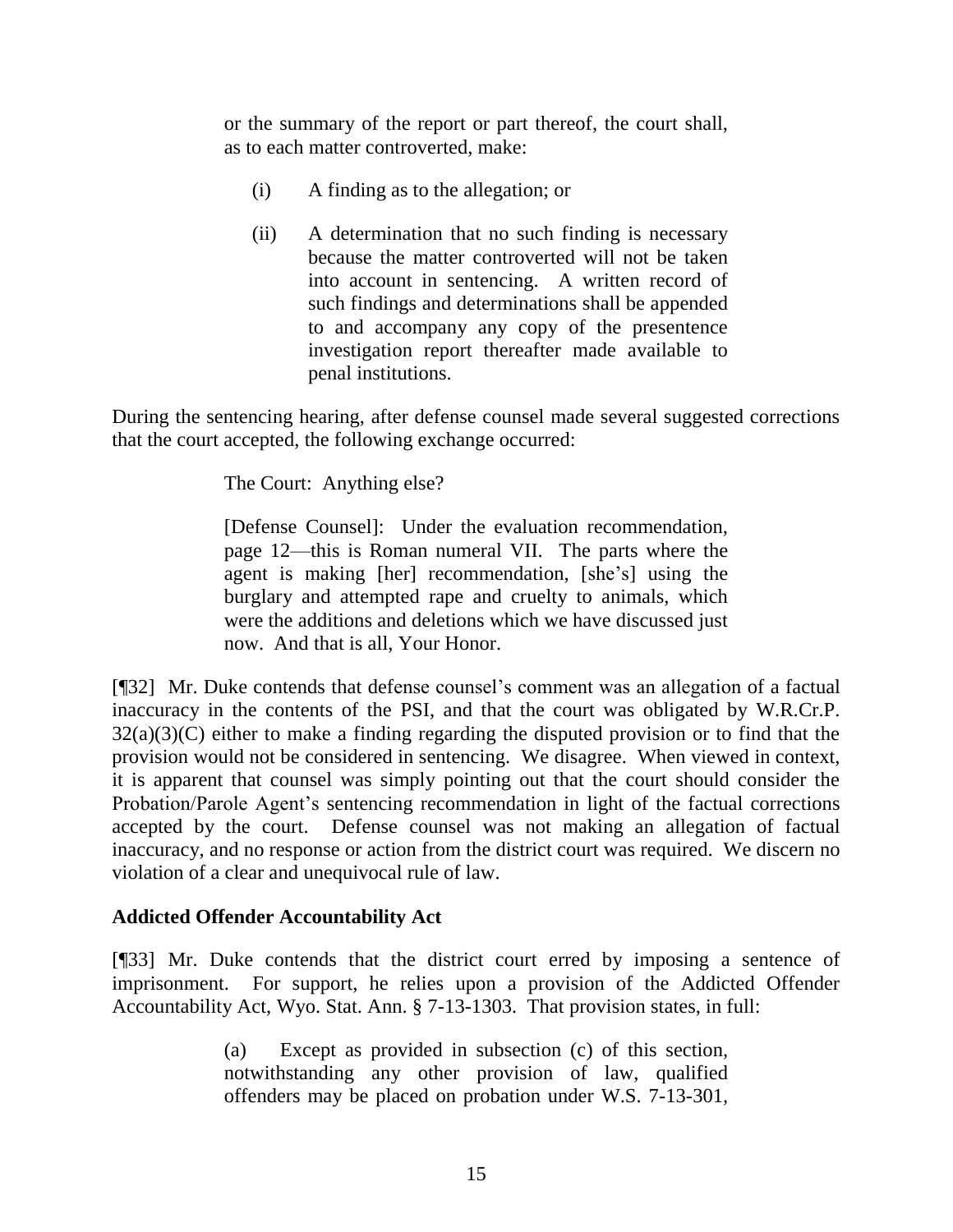receive a suspended sentence under W.S. 7-13-302(a) or placed on probation under W.S. 35-7-1037. The sentence or probation order shall set forth the terms of a treatment program based upon the substance abuse assessment and any other terms and conditions as the court may deem appropriate under the circumstances, and require the offender to satisfactorily complete the treatment program. The court shall include in the sentence or probation order any provisions necessary to reasonably protect the health of the offender.

(b) The treatment provider shall be required to report to the court, the prosecuting attorney, probation officer and counsel representing the offender not less than once per month on the offender's progress in meeting the requirements of the sentence and the program.

(c) A qualified offender or person sentenced under this act may be incarcerated if the court concludes on the basis of the evidence that:

- (i) No adequate treatment alternative exists;
- (ii) Under the facts of the case, the interests of justice require a period of incarceration; provided however, under the circumstances, a portion of the sentence may be suspended under the conditions set forth in subsection (a) of this section;
- (iii) The offender refuses to agree to participate in the court ordered treatment program or fails to satisfactorily complete the court ordered treatment program; or
- (iv) The offender commits a felony, sells or otherwise delivers controlled substances while in a program pursuant to this section, or engages in other behavior that poses an unreasonable risk to public safety while in the program. Notwithstanding any other provision of law, in the absence of the commission of these acts, those programs and sanctions set forth in W.S. 7-13-1102 and 7-13- 1107(b) may be used at the discretion of the